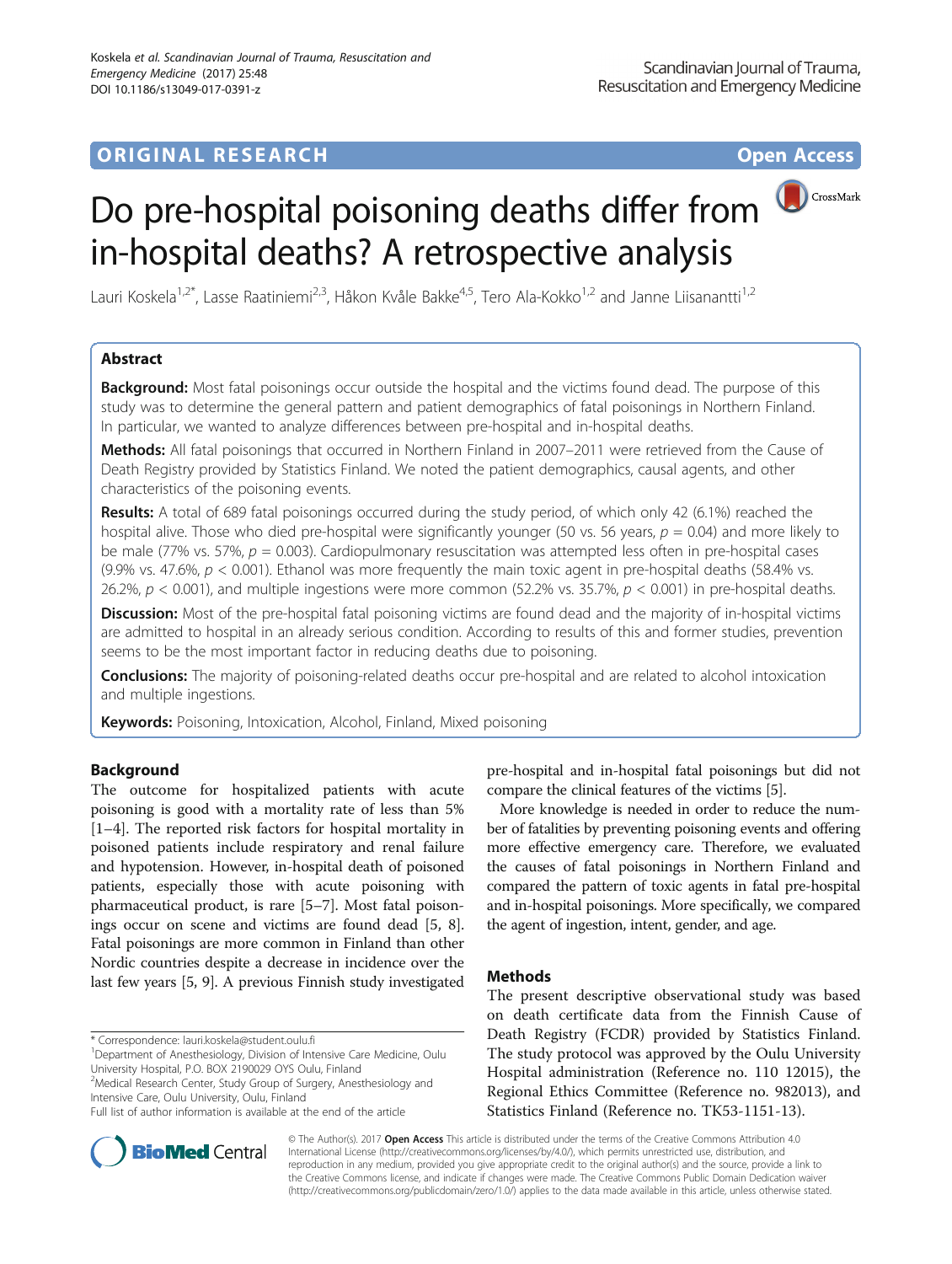# <span id="page-1-0"></span>Study population

The study area consisted of the four northernmost counties in Northern Finland. The area had a population of 728,847 inhabitants in 2011. All deaths from poisoning that occurred within the study area between January 1, 2007, and December 31, 2011, were included. Poisoning was defined as fatalities for which the cause of death was registered as ICD-10 diagnosis codes X40-49, X60-69, X85-90, Y10-Y19, T36-T50, T51-T65, Y34, Y57, Y84 [[10\]](#page-4-0). Deceased patients who resided outside Finland were not included in the study as the FCDR only has data on the population residing in Finland. Fatal poisonings were divided into two categories: pre-hospital and in-hospital deaths. Death was defined as pre-hospital if it occurred on scene or during transportation to the hospital, whereas deaths occurring during primary admission to the hospital were defined as in-hospital death.

#### The data

The death certificates were retrieved for all victims. Medical records were also retrieved for those who died in-hospital. The collected data consisted of patient demographics, the location of death (on scene, during transportation, in-hospital, and other facilities such as jail), intention of intake (suicide, unintentional, treatment failure, or unclear intentions), toxic agents, and involvement of alcohol.

According to Finnish law, medicolegal autopsy is performed if the cause or suspected cause of death is a crime, accident, suicide, poisoning, or unknown [\[11](#page-4-0)]. The screenings for alcohol, pharmaceutical products and illicit drugs is conducted in autopsy, if poisoning event is considered possible [\[12\]](#page-4-0). In Finland, post-mortem forensic toxicological investigations are centralized at the Hjelt Institute, University of Helsinki.

## Statistical analysis

The statistical analysis was conducted using IBM SPSS Statistics 22 software (IBM SPSS Statistics for Windows, Version 22.0, Armonk, NY, USA). Categorical data are presented as number and percent. Summary measurements are presented as median values with 25th and 75th percentiles and were analyzed using Mann-Whitney's non-parametric test. Categorical variables were analyzed using Pearson  $\chi^2$ .

# Results

# Demographics of fatal poisonings in Northern Finland

A total of 2,915 trauma or poisoning deaths occurred in the study area between January 1, 2001, and December 31, 2011, and 689 (23.6%) were fatal poisonings. Most of the deceased were found dead and CPR was attempted significantly less often in victims of pre-hospital deaths than those who died in-hospital (Table 1). The number

Table 1 Characteristics of fatal poisonings in Northern Finland 2007-2011

Overall **Pre-hospital deaths** In-hospital deaths *P*-value  $N = 689$   $N = 647$   $N = 42$ Age, y 50 [39–58] 50 [39–58] 56 [42–70.5] 0.04 Male gender 523 (75.9) 499 (77.1) 24 (57.1) 0.003 Found dead **528 (76.6)** 528 (76.6) 528 (81.6) CPR 84 (12.2) 64 (9.9) 20 (47.6) <0.001 GCS at admission  $\overline{3}$   $\overline{3}$   $\overline{3}$   $\overline{3}$   $\overline{3}$   $\overline{3}$   $\overline{3}$   $\overline{3}$   $\overline{3}$   $\overline{3}$   $\overline{3}$   $\overline{3}$   $\overline{3}$   $\overline{3}$   $\overline{3}$   $\overline{3}$   $\overline{3}$   $\overline{3}$   $\overline{3}$   $\overline{3}$   $\overline{3}$   $\overline{3}$   $\overline{3$ ICU admission  $\sim$  32 (76.2) ICU LOS, h - - 48 [2–72] Hospital LOS, d - - 2 [1–4] Location of poisoning Home or acquaintance  $620 (90.0)$  586 (90.6) 34 (81.0) 34 (81.0) 0.002 Public place 49 (7.1) 45 (7.0) 4 (9.5) Health facility 10 (1.5) 6 (0.9) 4 (9.5) Imprisonment 10 (1.5) 10 (1.5) 0 (0) Motivation Suicide 122 (17.7) 112 (17.3) 12 (17.3) 10 (23.8) 10 (23.8) 0.36 Unintentional intake 524 (76.1) 496 (76.7) 28 (66.7) Unclear intention 43 (6.2) 39 (6.0) 4 (9.5) Autopsy rate 689 (100) 647 (100) 42 (100)

Data are presented as n (%) or median [25<sup>th</sup>–75<sup>th</sup> percentile]. CPR cardiopulmonary resuscitation, GCS glasgow coma scale, ICU intensive care unit, LOS length of stay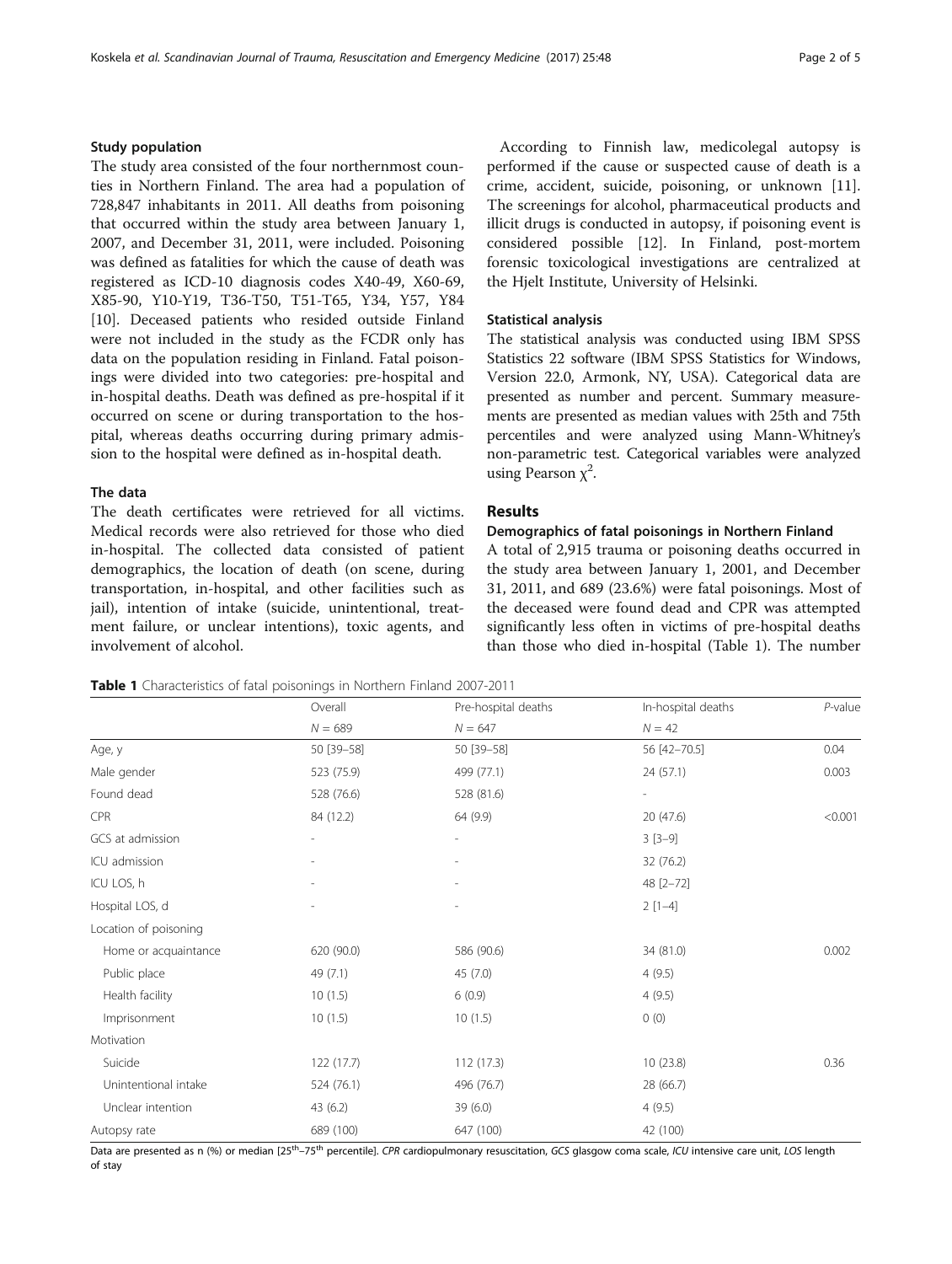of annual in-hospital deaths varied from 6 (4.1%) to 11 (8.3%). The victims who died during their hospital stay were more likely to be female and older than those who died pre-hospital.

## Location of poisonings

Most of the victims in both groups were found in the victim's home (Table [1\)](#page-1-0). Ninety-three of the 647 (14.4%) pre-hospital deaths occurred in a residence of an acquaintance, compared to 3 (7.1%) in-hospital deaths. More information is provided in Table [1](#page-1-0).

## Substances in fatal poisonings

Ethanol was the most common poisoning agent and was involved overall as the main toxic agent or as a contributory agent in 487 of the 647 (75.3%) pre-hospital deaths and 19 of the 42 (45.2%) in-hospital deaths ( $p < 0.001$ ). Ethanol was the causative agent significantly more often in pre-hospital deaths than in-hospital deaths. For the in-hospital group, the second most common agent was methanol (Table 2).

Of opioids, tramadol was found as the primary toxic agent in 31 (4.5%) of the post-mortem forensic toxicological screenings, codeine in 27 (3.9%) and buprenorphine in 12 (1.7%). There were no illicit street drugs found among the primary toxic agents of fatal poisonings. As a secondary toxic agent, amphetamine was found in 11 (1.6%) fatalities and cannabinoid agent in 10 (1.5%), but apart from those findings there were no

signs of illicit street drugs. Heroin wasn't found in any of the fatalities.

In suicides, ethanol was the main agent in of the 15 of the 122 cases (12.3%) followed by amitriptyline (11 (9.0%)), codeine (10 (8.2%)) and insulin (8 (6.6%)).

Multiple ingestions occurred more often in prehospital deaths than in in-hospital deaths (52.2% vs. 35.7%,  $p < 0.001$ ). Most common combination included in multiple ingestions was ethanol and diazepam  $(N = 50)$ , and generally the most common combination was ethanol combined with benzodiazepine  $(N = 136)$  or antidepressant  $(N = 83)$ . The most common combination in coingestions where ethanol wasn't involved was tramadol and diazepam  $(N = 16)$ .

## **Discussion**

To the best of our knowledge, this study is the first to compare characteristics of poisoning-related pre-hospital and in-hospital deaths. We found that the majority of cases were found dead on scene and that ethanol was the main causative agent, particularly in pre-hospital deaths. In addition, multiple ingestions were more common in pre-hospital deaths than in-hospital deaths.

A previous study in Finland also found that most of the deceased in poisoning-related deaths are found dead [[5\]](#page-4-0). CPR was attempted in only 10% of pre-hospital deaths, which was approximately 13 pre-hospital CPR attempts in response to poisoning per year in the study area. Subsequently, nearly half of the patients who died

Table 2 The main toxic agents in 689 fatal poisonings in Northern Finland in 2007-2011

|                              | Overall<br>$N = 689$ | Pre-hospital<br>$N = 647$ | In-hospital<br>$N = 42$ | $P$ -value |
|------------------------------|----------------------|---------------------------|-------------------------|------------|
|                              |                      |                           |                         |            |
| Ethanol                      | 389 (56.5)           | 378 (58.4)                | 11(26.2)                | < 0.001    |
| Methanol                     | 22(3.2)              | 14(2.2)                   | 8 (19.0)                | < 0.001    |
| Ethylene glycol              | 9(1.3)               | 9(1.4)                    | 0(0)                    | >0.05      |
| Psychoactive agents          | 106 (15.4)           | 103 (15.9)                | 3(7.1)                  | >0.05      |
| Atypic neuroleptic           | 16(2.3)              | 16(2.5)                   | 0(0)                    |            |
| Neuroleptic                  | 16(2.3)              | 15(2.3)                   | 1(2.4)                  |            |
| Benzodiazepine               | 26(3.8)              | 26(4.0)                   | 0(0)                    |            |
| Antidepressants              | 48 (7.0)             | 46(7.1)                   | 2(4.8)                  |            |
| Antiepileptics               | 20(2.9)              | 19 (2.9)                  | 1(2.4)                  | >0.05      |
| Analgesics                   | 99 (14.4)            | 91(14.1)                  | 8 (19.0)                | >0.05      |
| Opioid                       | 89 (12.9)            | 85 (13.1)                 | 4(9.5)                  |            |
| Paracetamol                  | 10(1.5)              | 6(0.9)                    | 4(9.5)                  |            |
| Other                        | 35(5.1)              | 26(4.0)                   | 9(21.4)                 | < 0.001    |
| Insulin                      | 9(1.3)               | 7(1.1)                    | 2(4.8)                  |            |
| Cardiovascular               | 15(2.2)              | 12(1.9)                   | 3(7.1)                  |            |
| Other pharmaceutical product | 11(1.6)              | 7(1.1)                    | 4(9.5)                  |            |
| Other non-pharmaceutical     | 9(1.3)               | 7(1.1)                    | 2(4.8)                  |            |

Data are presented as n (%)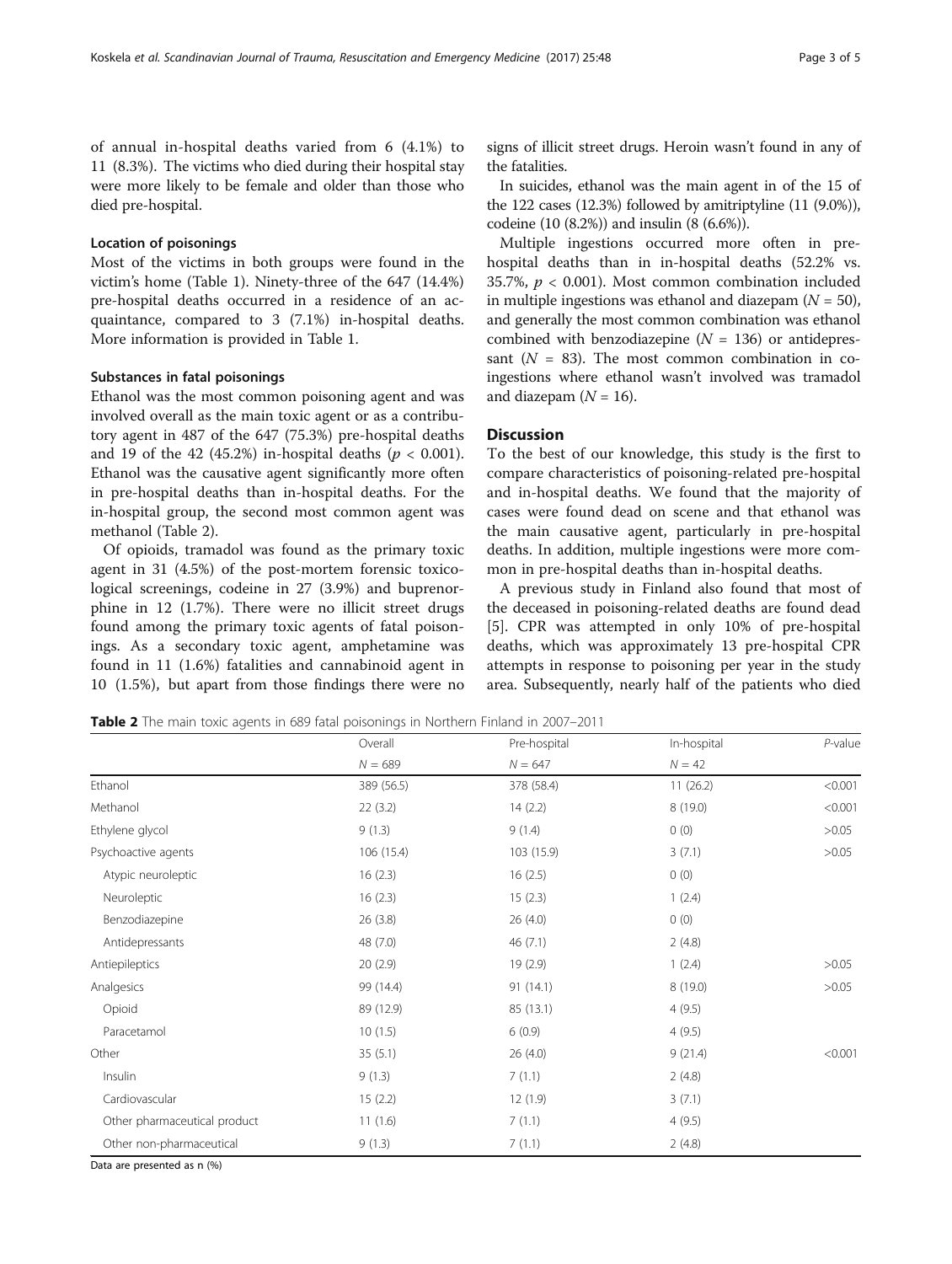in the hospital were resuscitated at the scene, indicating a very serious condition before arrival at the hospital. This finding in line with our previous study indicating that severe organ failure, including respiratory and circulatory failure, were risk factors for hospital death in patients with acute poisoning who are admitted to the ICU [[6\]](#page-4-0).

When taking into account all fatal poisonings in which multiple agents were detected, ethanol was involved in more than 75% of cases, which was in line with a Finnish study from the late 1990s focusing on hospitalized poisonings, reporting an ethanol involvement rate of nearly 70% [[13](#page-4-0)]. However, our finding is higher than in a Norwegian series focusing on poisoning diagnostics, which reported an ethanol involvement rate of 35% [\[14](#page-4-0)]. Approximately one-third of the fatal poisonings were related to pharmaceutical products (38%). We did not find any deaths caused by illicit street drugs. In the present study, psychoactive pharmaceutical products were the main toxic agent in only 7% of in-hospital and 16% of pre-hospital deaths. According to the present results, the causes of pre-hospital deaths related to pharmaceutical products have similar characteristics as hospital survivors reported in studies from Norway reporting a predominance of opioid and psychoactive pharmaceutical drugs [[1, 7](#page-4-0)]. In the present study, these agents were involved in nearly one-third of pre-hospital deaths and only every sixth in-hospital death.

## Limitations and strengths

The main limitation of the present study is the low number of in hospitals-deaths, which partly limited the possibilities for comparing poisoning patterns between pre-hospital and in-hospital deaths. In addition, the data available from hospital stays were limited because of the retrospective design of the study. Furthermore, the suicide rate may be underestimated in the present study, as the intention of ingestion cannot be determined reliably, even in medicolegal autopsy. Suicidal intent is recorded only if there is clinical evidence supporting this, such as good-bye letter. However, with an autopsy rate of 100%, we present the most reliable results that can be reached in this population. Due to the high quality of death certificates after medicolegal autopsy, the location of death was definitive, as well as the prehospital emergency critical care.

Considering that the coverage of the cause of death registry is nearly 100% [\[15\]](#page-4-0), the gathered data should accurately reflect the quality of poisoning deaths in the source population.

#### Clinical significance

According to the present results and previous literature, prevention seems to be the most important factor when aiming to reduce the number of fatal poisonings in

Finland; a majority of the victims are not reached early enough and non-survivors who are hospitalized are poisoned by methanol or are severely ill. Though the proportion of deaths resulting from ethanol poisoning was high, access to psycho-pharmaceutical agents is important as well as the prevention of alcohol use. The most common place where victims were found or the poisoning occurred was a residence, and only a few of the poisonings occurred in locations where the event could have been prevented, including imprisonment or health care facilities. Most of the victims were found dead and the possibilities for decrease the rate of poisoning deaths with advances in pre-hospital emergency care or critical care are limited.

In light of the present results, the most effective way to decrease overall poisoning-associated mortality in the source population seems to be preventing alcohol intoxication. Recognizing existing risk populations for alcohol abuse is one step in preventing alcohol intoxication and fatalities [\[16, 17](#page-4-0)]. In Finland, fatal alcohol poisonings seem to peak around weekends and festive events; a 1% increase in alcohol sales increases the number of fatal alcohol intoxications by 0.4% [\[18\]](#page-4-0). On a societal level, policy changes, such as banning alcohol advertising, making alcohol more expensive, and reducing availability, have been proven to be effective in reducing harm caused by alcohol, whereas increasing education and information on the harm caused by alcohol has not been shown to have as great of an effect [[19](#page-4-0)]. Furthermore, removing methanol-based antifreeze solutions from the market should be considered. Upon joining the European Union in 1995, previously prohibited antifreezes containing methanol became available for sale in Finland. This resulted in a remarkable increase in fatal methanol poisonings in subsequent years [\[20\]](#page-4-0).

## Conclusions

The majority of poisoning-related deaths occur prehospital and are related to alcohol intoxication and multiple ingestions. Most of the deceased are found dead, and those admitted to hospital alive are severely ill. The rate of ethanol poisoning is 2-fold higher among pre-hospital deaths compared to in-hospital deaths, and multiple ingestions are more frequent among pre-hospital deaths.

#### Abbreviations

CPR: Cardiopulmonary resuscitation; GCS: Glasgow coma scale; ICD: International classification of diseases; ICU: Intensive care unit; LOS: Length of stay

#### Acknowledgements

Not applicable.

#### Funding

The study was funded by grants from Oulu University Hospital and North Finland Support Foundation for Health Care.